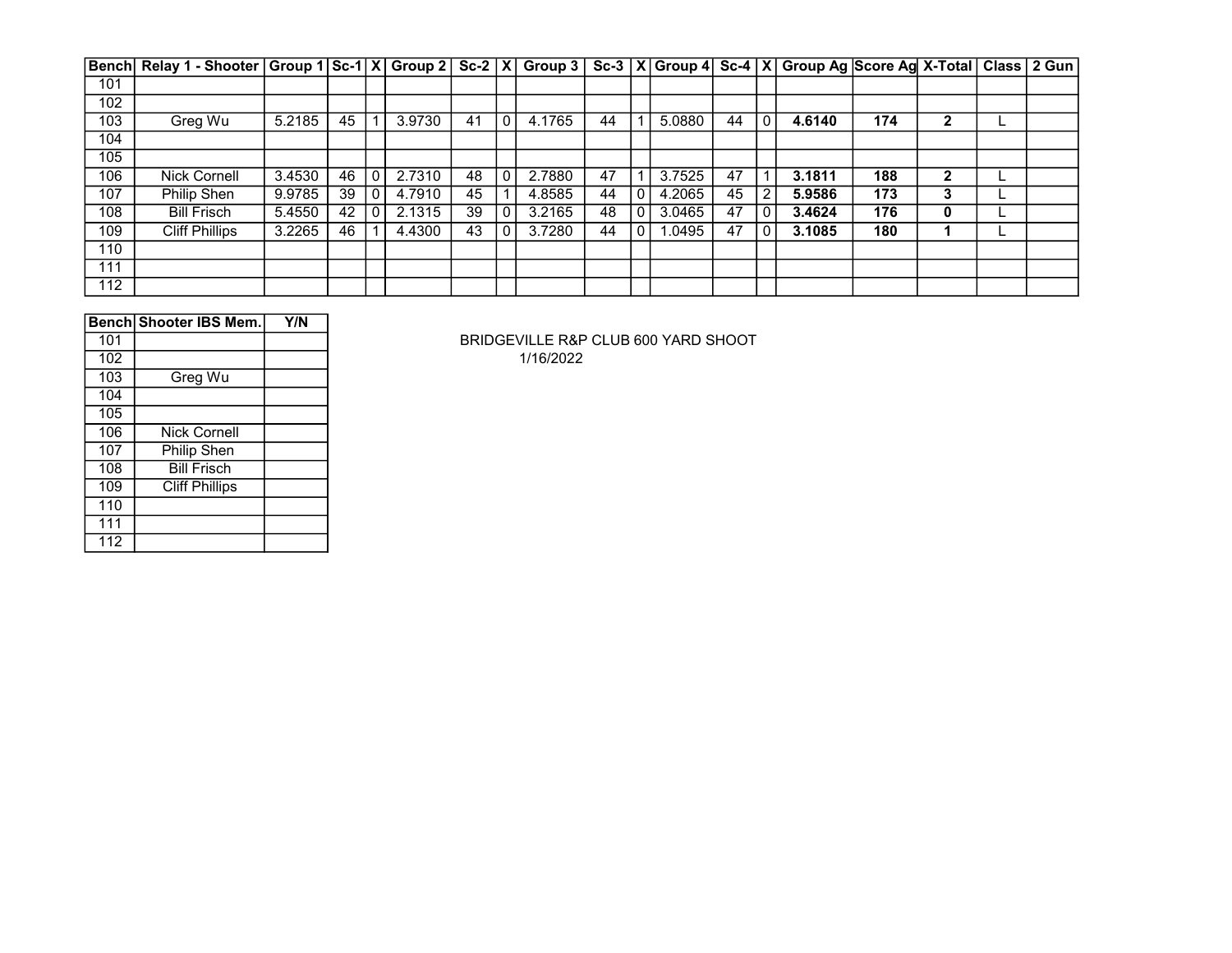|              |                       |                          | Gun | <b>Group</b> |   |              |                       |                   | Gun | <b>Score</b>        |
|--------------|-----------------------|--------------------------|-----|--------------|---|--------------|-----------------------|-------------------|-----|---------------------|
| <b>Bench</b> | <b>Shooter</b>        | Group AGG.   Class   Gun |     | <b>Place</b> |   | <b>Bench</b> | <b>Shooter</b>        | <b>Score AGG.</b> |     | Class   Gun   Place |
| 109          | <b>Cliff Phillips</b> | 3.1085                   |     |              | в | 106          | <b>Nick Cornell</b>   | 188               |     |                     |
| 106          | Nick Cornell          | 3.1811                   |     |              | R | 109          | <b>Cliff Phillips</b> | 180               |     |                     |
| 108          | <b>Bill Frisch</b>    | 3.4624                   |     |              |   | 108          | <b>Bill Frisch</b>    | 176               |     |                     |
| 103          | Greg Wu               | 4.6140                   |     |              |   | 103          | Greg Wu               | 174               |     |                     |
| 107          | Philip Shen           | 5.9586                   |     |              | G | 107          | Philip Shen           | 173               |     |                     |
| 101          |                       |                          |     |              |   | 101          |                       |                   |     |                     |